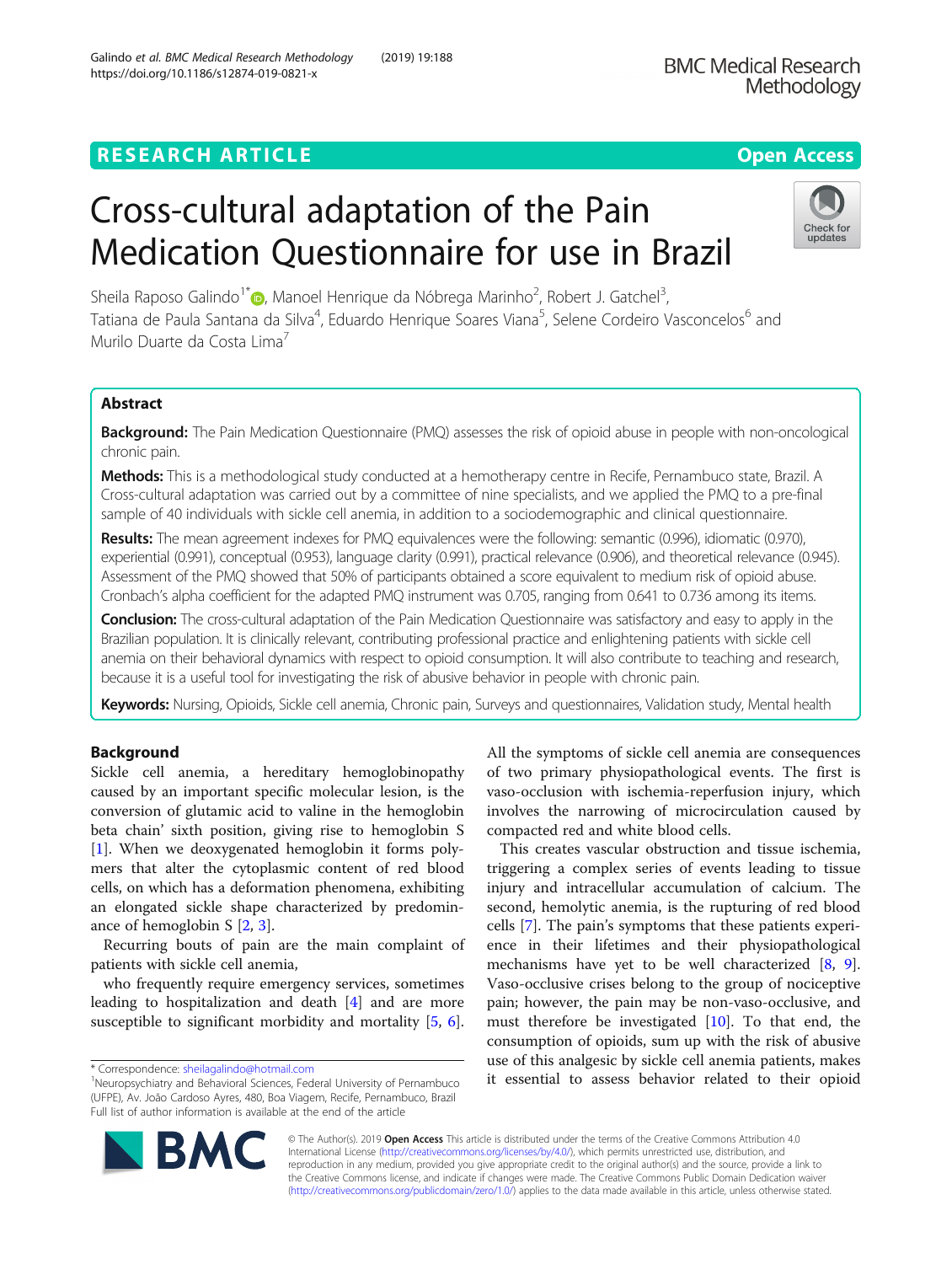therapy by applying assessment instruments designed specifically for this purpose.

Research shows the increasing demand for translated instruments involving other cultural contexts, in order to perform intercultural comparison studies between different populations [\[11](#page-12-0)]. Cross-cultural adaptation involves a series of rigorous methodological steps, in order to ensure that the measuring aspects of the instrument are reliable and that they do not become distorted from the reality to which it will be adapted [[12](#page-12-0)].

Furthermore, there are no limitations about the usage of cross-cultural instruments' adaptations over time. As such, new cross-cultural adaptations are possible and generally necessary for better adaptation to the target population [[13\]](#page-12-0).

The need to select a rigorous protocol to assess the conceptual equivalence of semantic, operational, measuring and functional aspects between the original instrument and the adapted version is justified by the need for conceptual clarity and the large number of ways to perform the different types of equivalence. There is also a clear need to standardize definitions and operationalize these equivalences [[13](#page-12-0)].

The original Pain Medication Questionnaire (PMQ) was developed for this study and validated in the USA by (Additional file [1\)](#page-11-0) to assess the risk of opioid abuse in patients with chronic non-oncological pain in a series of four studies [\[14](#page-12-0)–[17](#page-12-0)]. However, it was only adapted for Italian [[18](#page-12-0)], and is being submitted to the entire cross-cultural adaptation process in this study, as well as clinical validation in a subsequent investigation, both carried out by the research team. As such, the aims of the present study were to transculturally-adapt and check the content and face validity of the PMQ for use in Brazil.

We believe that the PMQ will help health professionals in planning more effective interventions to manage opioid consumption by individuals with heterogeneous chronic pain, contributing to understanding the behavioral dynamics of these users. Furthermore, it will aid in the teaching and research of this phenomenon, given that it is an important measuring instrument capable of guiding treatment decisions.

## Method

## Subject recruitment and assessment

The study uses consecutive intentional non-probability sampling, adopting the following inclusion criteria: opioid-using patients of both sexes with sickle cell anemia, aged between 18 and 59 years, undergoing treatment at a hemotherapy service in Pernambuco state, Brazil. Excluded were individuals with any clinical and/or psychic conditions that hindered instrument application.

The simplest way to recalculate cutoffs based on the normative scores in this dataset is to use the mean

(average) score and the standard deviation (measure of spread). It is suggested that a five-point scale of overall risk be used in place of a three-point scale, as this provides a greater range and therefore more accuracy. By this method, respondents are classified as very low, low, average, high, or very high risk. However, if desired, a three-level classification could be constructed by taking a midpoint between the very low/low and high/very high categories.

The following calculations were used to identify the cutoffs points: very low: mean score  $-1.5$  x standard deviation; low: mean score - 0.75 x standard deviation; high: mean  $score + 0.75$  x standard deviation; very high: mean  $score + 1.5$  x standard deviation, as per original article.

The cut-off points were classified as: very low (average score of  $-1.5$  x standard deviation); low (average score of  $-0.75$  x standard deviation); high (average score of  $+$ 0.75 x standard deviation); and very high, (average score of  $+1.5$  x standard deviation). Thus, the subjects were classified as having cutoff points for each risk level of the PMQ, ranging from very low  $(\langle 18 \rangle;$  low  $(18-34);$ medium (35–42); high (43–50) and very high (>50).

## Cross-cultural adaptation of the original version

(Additional file [1](#page-11-0)) of the pain medication questionnaire We use methodological study on the cross-cultural adaptation of the PMQ for use in Brazil, conducted according to the  $[13, 19]$  $[13, 19]$  $[13, 19]$  $[13, 19]$  $[13, 19]$  protocol, described below:

## Step 1 – Initial translation

This step consists of two independent translations from English to Portuguese. One translator (T1) was not from the health area and was unaware of the aim of the translation; the second translator (T2), a health professional, was informed of the objective of the translation. The translators were native Portuguese speakers fluent in English. The two translators (T1 and T2) presented a report detailing the difficulties and doubts encountered with the PMQ items.

Step 2 – Synthesis of the translations

This step synthetizes the results of the two translations, with the aid of the original PMQ (English), the translations and reports from Step 1. This synthesis was performed by the researcher, recorded and discussed with the research team. Adjustments were then made and the synthetized version of the instrument (T12) was constructed for use in next Step.

Step 3 – Back translation to the original language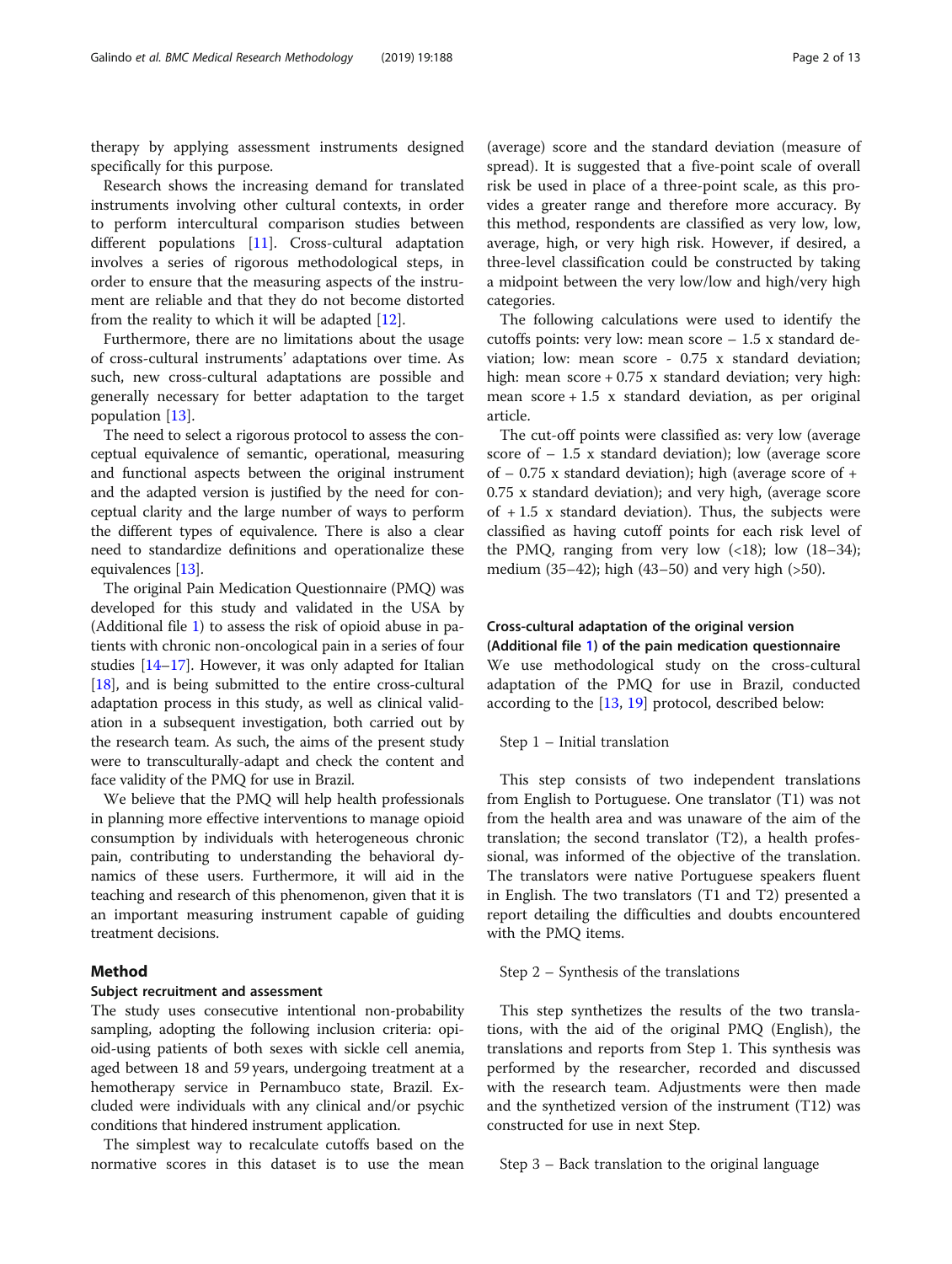Back translation was performed by two double blind translators who were unaware of the study objectives. The translators, native English speakers fluent in the target language (Portuguese), carried out back translations "BT1 and BT2", aimed at detecting possible flaws in the synthesis stage of PMQ (construction of T12) and checking content validity, since it identifies serious inconsistencies or conceptual errors in the initial translations [[19\]](#page-12-0).

Step 4 – Revision by a committee of specialists

Two translations (T1 and T2), synthetized translations (T12) and the two back translations (BT1 and BT2), in addition to the original version of the PMQ instrument, were sent to a committee of nine specialists. The criteria established by [[20\]](#page-12-0) with some adaptations.

#### Step 5 – Revision by a committee of specialists

Were used to select these PMQ validated by the specialists, is to check the comprehension of sickle anemia patients with chronic pain regarding opioid use, their difficulties in understanding the instruments as well as their suggestions, in order to.

validate it for the target population (face and content validity). This step is vital to semantic analysis and face validity, since it most approximates the day-to-day language used by the target population and investigates errors in understanding the items [[21](#page-12-0), [22](#page-12-0)].

The PMQ is self-applied, but it is mandatory for its participants were asked to read the instrument in order to reduce the time spent on filling it out and resolve possible reading problems due to the low schooling levels of the subjects. The sample size at this stage (prefinal sample) was based on [[19\]](#page-12-0), who recommend that the translated version be applied to a sample of 30 to 40 individuals from the target population. In this study, 40 participants completed the PMQ at the hemotherapy center of Pernambuco, reporting their perceptions of the meaning of each item and the scoring method. We recorded the time participants required to complete the instrument, as well as their difficulties, observations and suggestions.

## Analysis

#### Descriptive statistics

We analyse the data descriptively using measures of central tendency and dispersion, and analyzed by applying the arithmetic mean, standard deviation and median, in addition to absolute frequencies and percentages. Fisher's exact test, a statistical significance test used to analyze the independent observations of two or more random variables, was applied to assess the occurrence of a significant association between PMQ classification and the categorical variables related to sociodemographic profile.

The significance level of the statistical tests was set at 5% (p-value = 0.05). IBM-SPSS (Statistical Package for Social Science) software, version 23 [[23\]](#page-12-0) was used to digitize the data and perform statistical calculations.

For the specialist assessment step, the relative frequency of satisfactory responses was obtained in each of the items evaluated. The satisfactory answers in the items related to language clarity, and theoretical and practical relevance were "very" and "extremely". In equivalence assessment (semantic, idiomatic, experiential and conceptual) the satisfactory answer was "I agree". In assessment of relevance the satisfactory answers were "Yes", "Really relevant" or "Very relevant".

To determine the reliability of the adapted PMQ for use in Brazil, internal consistency was obtained for the pre-final sample using the Cronbach alpha technique [[24\]](#page-12-0), and the influence of each item according to Spearman's coefficient correlation was analyzed.

## Face validity of the PMQ assessed by the specialists and the target population in the pre-final sample

To determine face validity, participants answer the following question to determine face validity: "Does the adapted PMQ instrument assess the risk of opioid abuse in people with chronic pain?" All subjects answered yes. It is important to underscore that the concept of heterogeneous chronic pain was explained to the target population.

## Content validity of the PMQ assessed by the specialists and the target population in the pre- final sample

The average agreement index (AI) of all the items (Tables [1](#page-3-0) and [2](#page-3-0)) was calculated by the specialists and target population for language clarity (0.991), practical relevance (0.906) and theoretical relevance (0.945), obtaining satisfactory results. However, since items 4 (0.333), 11(0.667) and 26 (0.667) received below average scores for practical relevance and items 11 (0.667) and 26 (0.667) for theoretical relevance, it was suggested that changes be made to these items.

The specialists' evaluation of semantic (0.996), idiomatic (0.970), experiential (0.991) and conceptual equivalence (0.953) showed satisfactory results; however, changes to item 10 (0.667) were suggested, since it scored below average.

Thus, items 7, 10, 11, 12, 17, 23, 24, 25 and 26 were changed in accordance with the specialists' suggestions. Item 4 was not changed and the final pre-final version of the PMQ is shown in Table [3](#page-4-0).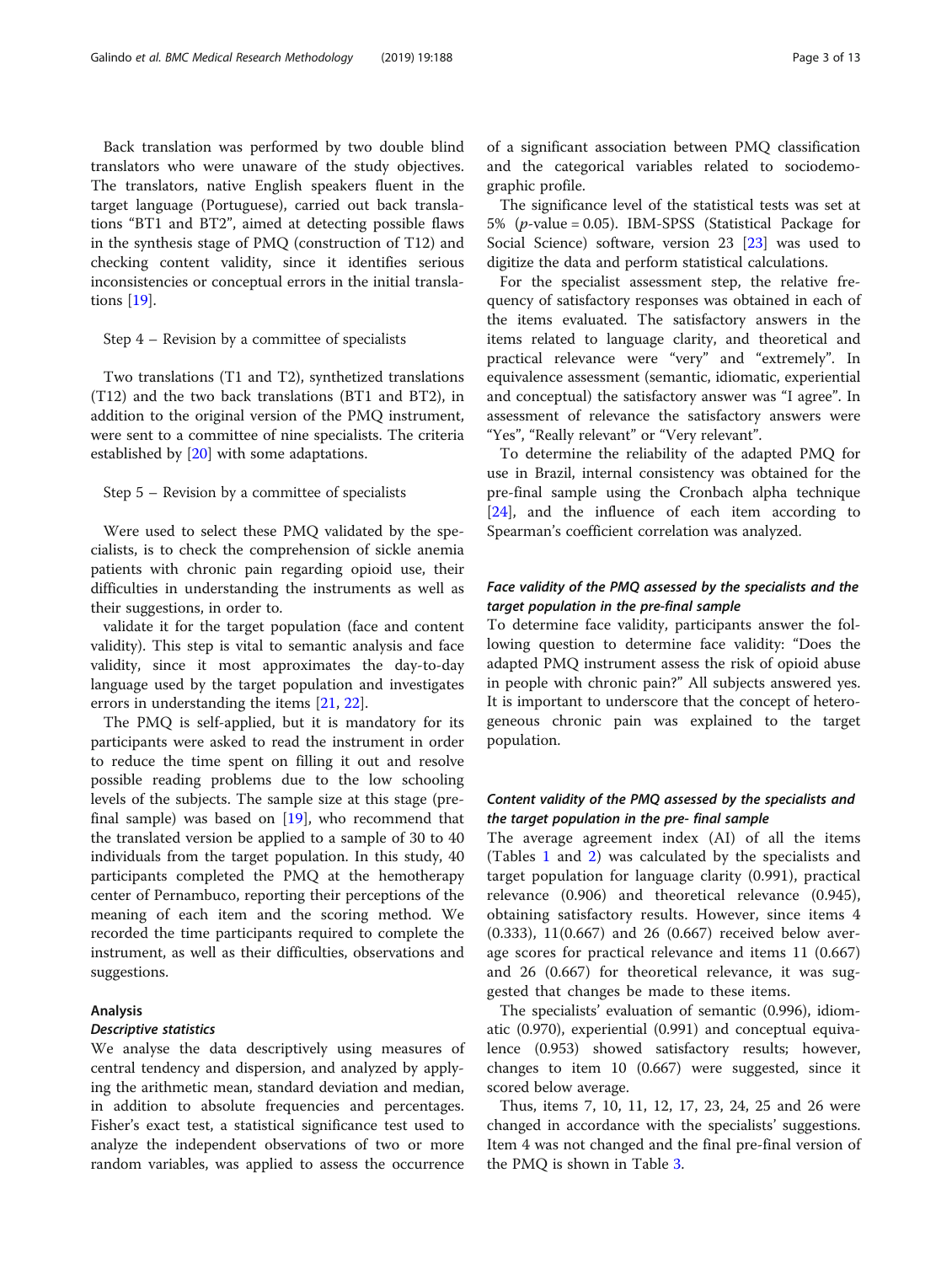Source: the authors

## Semantic assessment by the target population

All participants in the pre-final sample agreed with the semantics of the adapted PMQ version for use in Brazil, all exhibited good comprehension, suggested no changes and expressed no difficulty in understanding the items.

## Original PMQ, pre-final adapted translated version and back translation

The adapted translated version of the PMQ showed a satisfactory translation and back translation due to the adjustments made to the cross-cultural adaptation for Brazil, based on suggestions from the committee of specialists and target population. After the translation (T12), a number of linguistic changes were made to more accurately reflect the Brazilian culture and achieve better cross-cultural adaptation.

| 10 | 1.000 | 1.000 | 1.000 | 0.667 |
|----|-------|-------|-------|-------|
| 11 | 1.000 | 1.000 | 1.000 | 1.000 |
| 12 | 1.000 | 1.000 | 0.889 | 0.778 |
| 13 | 1.000 | 1.000 | 1.000 | 1.000 |
| 14 | 1.000 | 1.000 | 1.000 | 0.889 |
| 15 | 1.000 | 1.000 | 1.000 | 0.889 |
| 16 | 1.000 | 1.000 | 1.000 | 1.000 |
| 17 | 0.889 | 0.889 | 0.889 | 0.889 |
| 18 | 1.000 | 1.000 | 1.000 | 1.000 |
| 19 | 1.000 | 1.000 | 1.000 | 1.000 |
| 20 | 1.000 | 1.000 | 1.000 | 1.000 |
| 21 | 1.000 | 1.000 | 1.000 | 1.000 |
| 22 | 1.000 | 1.000 | 1.000 | 1.000 |
| 23 | 1.000 | 1.000 | 1.000 | 0.889 |
| 24 | 1.000 | 0.778 | 1.000 | 0.889 |
| 25 | 1.000 | 0.778 | 1.000 | 1.000 |
| 26 | 1.000 | 0.778 | 1.000 | 1.000 |

<span id="page-3-0"></span>Table 1 Assessment of content validation of the adapted PMQ for language clarity, practical relevance and theoretical relevance PMQ items Language clarity Practical relevance Theoretical relevance

1 1.000 1.000 1.000 2 1.000 0.778 1.000 3 1.000 1.000 1.000 4 0.889 0.333 0.889 5 1.000 1.000 1.000 6 1.000 1.000 1.000 7 1.000 1.000 1.000 8 1.000 1.000 1.000 9 1.000 1.000 1.000 10 1.000 0.778 0.778 11 1.000 0.667 0.667 12 1.000 1.000 1.000 13 1.000 1.000 1.000 14 1.000 0.778 1.000 15 1.000 1.000 1.000 16 1.000 1.000 1.000 17 1.000 1.000 1.000 18 1.000 1.000 1.000 19 1.000 0.778 0.778 20 1.000 0.778 0.778 21 1.000 1.000 1.000 22 1.000 1.000 1.000 23 1.000 1.000 1.000 24 1.000 1.000 1.000 25 1.000 1.000 1.000 26 0.889 0.667 0.667 Average 0.991 0.906 0.945 Table 2 Assessment of equivalences in the pre-final version of the PMQ

> Experiential equivalence

Idiomatic equivalence

1 1.000 1.000 1.000 1.000 2 1.000 1.000 1.000 1.000 3 1.000 1.000 1.000 1.000 4 1.000 1.000 1.000 1.000 5 1.000 1.000 1.000 1.000 6 1.000 1.000 1.000 1.000 7 1.000 1.000 1.000 0.889 8 1.000 1.000 1.000 1.000 9 1.000 1.000 1.000 1.000

## version show eight potential factors (forming eight subfactors), most of which correlated positively and, based on the results of factorial analysis, can be combined without losing accuracy or reliability. However, one

Indications about PMQ's factorial analysis in its original

PMQ reliability based on data collected in the pre-final

Average 0.996 0.970 0.991 0.953

sample

Source: the authors

PMQ items

Semantic equivalence

factor was negatively correlated with the other factors. In the score calculation guide, the author suggests removing this factor in order to increase reliability. This factor contains the following items:

- Item 5: I wouldn't mind quitting my current pain medication and trying a new one, if my doctor recommends it.
- Item 6: I have clear preferences about the type of pain medication I need.

Conceptual equivalence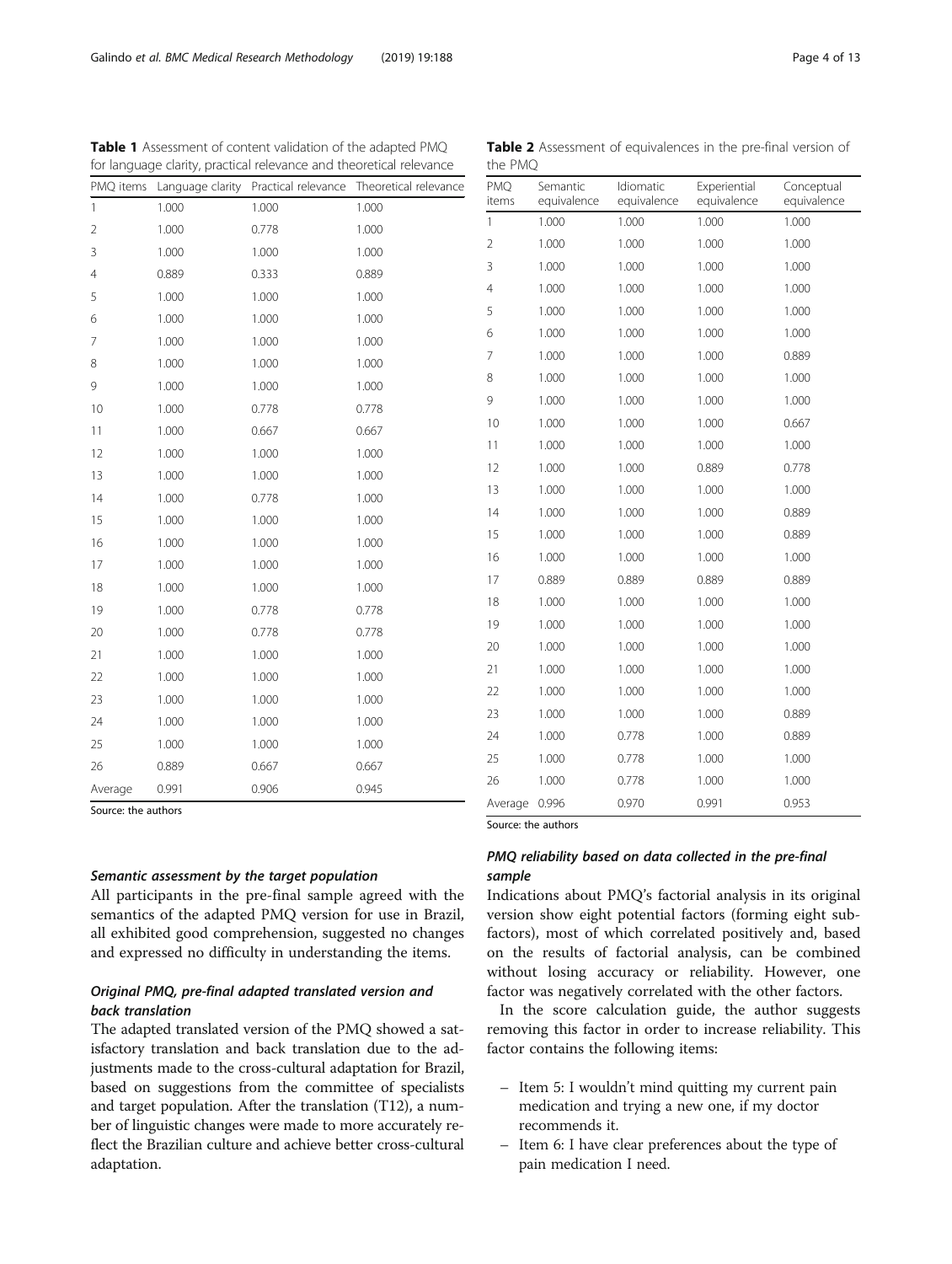<span id="page-4-0"></span>

| Item                    | PMQ - original scale                                                                                                                                                                         | PMQ-adapted translated version (pre-final)                                                                                                                                                                           | Back translation                                                                                                                                                   |
|-------------------------|----------------------------------------------------------------------------------------------------------------------------------------------------------------------------------------------|----------------------------------------------------------------------------------------------------------------------------------------------------------------------------------------------------------------------|--------------------------------------------------------------------------------------------------------------------------------------------------------------------|
| $=$                     | I believe I am receiving enough medication to<br>relieve my pain.                                                                                                                            | Eu acredito estar recebendo medicação<br>suficiente para aliviar minha dor.                                                                                                                                          | I believe I am receiving enough medication to<br>relieve my pain.                                                                                                  |
| $\square$               | about my pain medication during appointments.<br>$\omega$<br>My doctor spends enough time talking to m                                                                                       | Meu médico passa tempo suficiente falando<br>comigo sobre minha medicação para dor<br>durante as consultas.                                                                                                          | My doctor spends enough time talking to me about<br>my pain medication during appointments.                                                                        |
| ß                       | sage<br>I believe I would feel better with a higher do<br>of my pain medication.                                                                                                             | dosagem maior da minha medicação para dor.<br>Eu acredito que me sentiria melhor com uma                                                                                                                             | I believe I would feel better with a higher dosage of<br>my pain medication.                                                                                       |
| 立                       | In the past, I have had some difficulty getting the<br>medication I need from my doctor(s)                                                                                                   | conseguir a medicação que eu precisava do(s)<br>No passado, eu tive algumas dificuldades em<br>meus(s) médicos(s).                                                                                                   | In the past, I have had some difficulty getting the<br>medication I need from my doctor(s).                                                                        |
| $\overline{\mathbb{C}}$ | ð<br>I wouldn't mind quitting my current pain<br>medication and trying a new one, if my doct<br>recommends it.                                                                               | Eu não me importaria em parar minha atual<br>medicação para dor e tentar uma nova, se<br>meu médico me recomendasse isso.                                                                                            | I wouldn't mind quitting my current pain medication<br>and trying a new one, if my doctor recommends it.                                                           |
| $\underline{\circ}$     | I have clear preferences about the type of pain<br>medication I need.                                                                                                                        | Eu tenho claras preferências sobre o tipo de<br>medicação que preciso para dor.                                                                                                                                      | I have clear preferences about the type of pain<br>medication I need.                                                                                              |
| $\bar{D}^*$             | CO<br>Family members seem to think that I may be<br>dependent on my pain medication.                                                                                                         | Pessoas da família parecem achar que eu posso<br>estar muito dependente da minha medicação<br>para dor.                                                                                                              | People members seem to think that I may be too<br>dependent on my pain medication.                                                                                 |
| $\underline{\infty}$    | It is important to me to try ways of managing my<br>$\overline{\mathsf{C}}$<br>relaxation, biofeedback, physical therapy, TEN<br>pain in addition to the medication (such as<br>unit, etc.). | É importante para mim, testar formas adicionais à<br>como: relaxamento, biofeedback, fisioterapia, uso<br>(Estimulação Elétrica Nervosa Transcutânea), etc.<br>minha medicação para administrar minha dor<br>de TENS | pain in addition to the medication (such as relaxation,<br>It is important to me to try ways of managing my<br>biofeedback, physical therapy, TENS<br>unit, etc.). |
| $\overline{\circ}$      | anxious and sad, or when I need help sleeping.<br>At times, I take pain medication when I feel                                                                                               | eu me sinto ansioso(a) e triste, ou quando preciso<br>As vezes, eu tomo medicação para dor quando<br>de ajuda para dormir.                                                                                           | At times, I take pain medication when I feel anxious<br>and sad, or when I need help sleeping                                                                      |
| $\bigcap_{i=1}^{n}$     | At times, I drink alcohol to help control my pain.                                                                                                                                           | As vezes, eu tomo bebida alcoólica para ajudar<br>a controlar minha dor.                                                                                                                                             | At times, I drink alcohol to help control my pain.                                                                                                                 |
| $\frac{1}{2}$           | My pain medication makes it hard for me to<br>think clearly sometimes.                                                                                                                       | Algumas vezes, minha medicação para dortorna<br>difícil para mim pensar com clareza.                                                                                                                                 | My pain medication makes it hard for me to think<br>clearly sometimes.                                                                                             |
| $112*$                  | I find it necessary to go to the emergency room<br>to get treatment for my pain.                                                                                                             | Eu acho necessário ir a um serviço de urgência<br>para conseguir tratamento para minha dor.                                                                                                                          | I find it necessary to go to the emergency service<br>to get treatment for my pain.                                                                                |
| $\frac{3}{2}$           | ℧<br>My pain medication makes me nauseated an<br>constipated sometimes.                                                                                                                      | Minha medicação para dor às vezes me deixa<br>enjoado e constipado.                                                                                                                                                  | My pain medication makes me nauseated and<br>constipated sometimes.                                                                                                |
| $\equiv$                | At times, I need to borrow pain medication from<br>friends or family to get relief.                                                                                                          | As vezes, eu preciso pedir emprestado aos meus<br>amigos ou familiares medicação para ter alívio.                                                                                                                    | At times, I need to borrow pain medication from<br>friends or family to get relief.                                                                                |
| $\frac{5}{11}$          | get pain medication from more than one doctor<br>pain.<br>in order to have enough medication for my                                                                                          | médico a fim de ter medicação suficiente para<br>Eu pego medicação para dor em mais de um<br>minha dor.                                                                                                              | I get pain medication from more than one doctor in<br>order to have enough medication for my pain.                                                                 |
| $\frac{6}{11}$          | È<br>At times, I think I may be too dependent on<br>pain medication.                                                                                                                         | muito dependente da minha medicação para dor.<br>Às vezes, eu acho que posso está                                                                                                                                    | At times, I think I may be too dependent on my pain<br>medication.                                                                                                 |
| $\frac{1}{11}$          | To help me out, family members have obtained                                                                                                                                                 | Para me ajudar, pessoas da família obtêm                                                                                                                                                                             | To help me out, family people have obtained pain                                                                                                                   |

Table 3 Comparison between the original PMO version(Adams, 2004) and the adapted translated and back translation versions Table 3 Comparison between the original PMQ version(Adams, 2004) and the adapted translated and back translation versions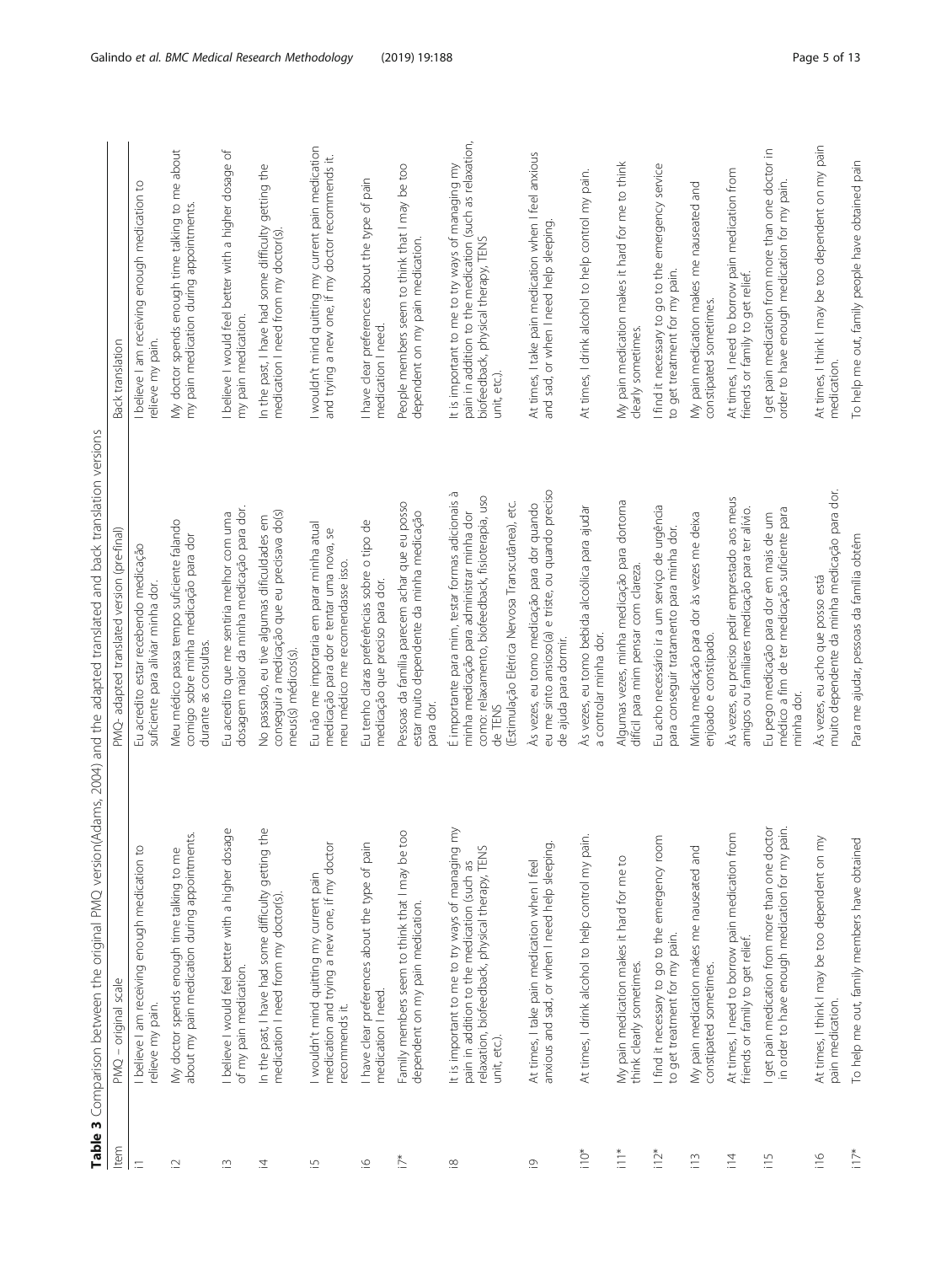| ξ<br>١<br>į                   |
|-------------------------------|
| $\frac{1}{2}$<br>İ            |
|                               |
| Í<br>í<br>ļ                   |
|                               |
| $\vdots$<br>ׅ֘֒<br>İ<br>j     |
| 5<br>İ                        |
|                               |
| ļ<br>ł<br>i                   |
| ₹<br>j                        |
| í                             |
| ļ<br>ļ<br>₹                   |
|                               |
| ř<br>Í<br>)<br>2              |
| l                             |
| ī<br>ļ                        |
| $\mathfrak{c}$<br>n<br>١      |
| ٦<br>٥<br>j<br>ī              |
|                               |
| ٦<br>J                        |
|                               |
| ī<br>á<br>ì                   |
| Ì                             |
| $\overline{1}$<br>ś<br>i<br>i |
| 1                             |
| ļ                             |
| )<br>5<br>ť                   |
|                               |
| i                             |
| Ā                             |
| ÷                             |
| $\frac{1}{2}$                 |
| ś                             |
| í<br>J<br>٦<br>i              |
|                               |
| Ì                             |
|                               |
| g                             |
| Ξ                             |
| ś<br>l                        |
| $\overline{1}$<br>5           |
| ļ<br>l<br>Ì                   |
| Š<br>ă<br>)                   |
| j<br>j<br>۱<br>j              |
| i                             |
|                               |
| I<br>۱<br>Š                   |
| €                             |
|                               |
| í<br>í                        |
| j<br>١                        |
| ć<br>j<br>ζ                   |
| j                             |
| ֦֧֢ׅ<br>í<br>Ï                |
| $\epsilon$<br>1               |
|                               |
| $\frac{1}{2}$<br>−<br>∩e−     |

|                 | Table 3 Comparison between the original PMQ version(                                                                                           | (Adams, 2004) and the adapted translated and back translation versions (Continued)                                                            |                                                                                                                                                |
|-----------------|------------------------------------------------------------------------------------------------------------------------------------------------|-----------------------------------------------------------------------------------------------------------------------------------------------|------------------------------------------------------------------------------------------------------------------------------------------------|
| Item            | $PMO - original scale$                                                                                                                         | PMQ-adapted translated version (pre-final)                                                                                                    | Back translation                                                                                                                               |
|                 | pain medications for me from their own doctors.                                                                                                | medicamento para dor para mim, de seus<br>próprios médicos.                                                                                   | medications for me from their own doctors.                                                                                                     |
| $\frac{8}{118}$ | often than it is prescribed in order to relieve my<br>At times, I need to take pain medication more<br>pain.                                   | As vezes, eu tenho que tomar medicação para dor<br>com mais frequência do que está prescrito, a fim<br>de aliviar minha dor.                  | At times, I need to take pain medication more often<br>than it is prescribed in order to relieve my pain.                                      |
| $\frac{1}{2}$   | I save any unused pain medication I have in case I<br>need it later.                                                                           | Eu guardo qualquer medicação para dor que não<br>usei, caso precise dela mais tarde.                                                          | I save any unused pain medication I have in case I<br>need it later.                                                                           |
| $\overline{20}$ | I find it helpful to call my doctor or clinic to talk<br>about how my pain medication is working.                                              | clínica para falar sobre como meu medicamento<br>Eu acho útil ligar para meu médico ou para a<br>para dor está agindo.                        | I find it helpful to call my doctor or clinic to talk<br>about how my pain medication is working.                                              |
| $\overline{2}1$ | At times, I run out of pain medication early and<br>have to call my doctor for refills.                                                        | antecipadamente e eu tenho que ligar para meu<br>As vezes, meus medicamentos acabam<br>médico para reabastecer.                               | At times, I run out of pain medication early and<br>have to call my doctor for refills.                                                        |
| $\overline{2}$  | I find it useful to take additional medications (such as<br>sedatives) to help my pain medication work better.                                 | (como sedativos) para ajudar minha medicação<br>Eu acho útil tomar medicamentos adicionais<br>para dor funcionar melhor.                      | I find it useful to take additional medications (such as<br>sedatives) to help my pain medication work better.                                 |
| $i23*$          | How many painful conditions (injured body parts<br>or illnesses) do you have?                                                                  | Quantas partes do corpo doloridas (partes do<br>corpo lesionadas ou enfermidade) você tem?                                                    | How many painful conditions (injured body parts or<br>illnesses) do you have?                                                                  |
| $-50$           | your doctor to increase your prescribed dosage of<br>How many times in the past year have you asked<br>pain medication in order to get relief? | Quantas vezes, no último ano, você pediu para o<br>seu médico para aumentar a dosagem prescrita<br>de medicação para dor a fim de ter alívio? | your doctor to increase your prescribed dosage of<br>How many times in the last year have you asked<br>pain medication in order to get relief? |
| i25*            | How many times in the past year have you run out<br>of pain medication early and had to request an<br>early refill?                            | medicação para dor antecipadamente e teve que<br>Quantas vezes, no último ano, você ficou sem<br>pedir um reabastecimento antecipado?         | of pain medication early and had to request an early<br>How many times in the last year have you run out<br>refill?                            |
| i26*            | accidentally misplaced your prescription for pain<br>How many times in the past year have you<br>medication and had to ask for another?        | Quantas vezes, no último ano, você acidentalmente<br>perdeu sua prescrição de medicação para dor e<br>teve que pedir outra?                   | accidentally misplaced your prescription for pain<br>How many times in the last year have you<br>medication and had to ask for another?        |

Source: the authors Source: the authors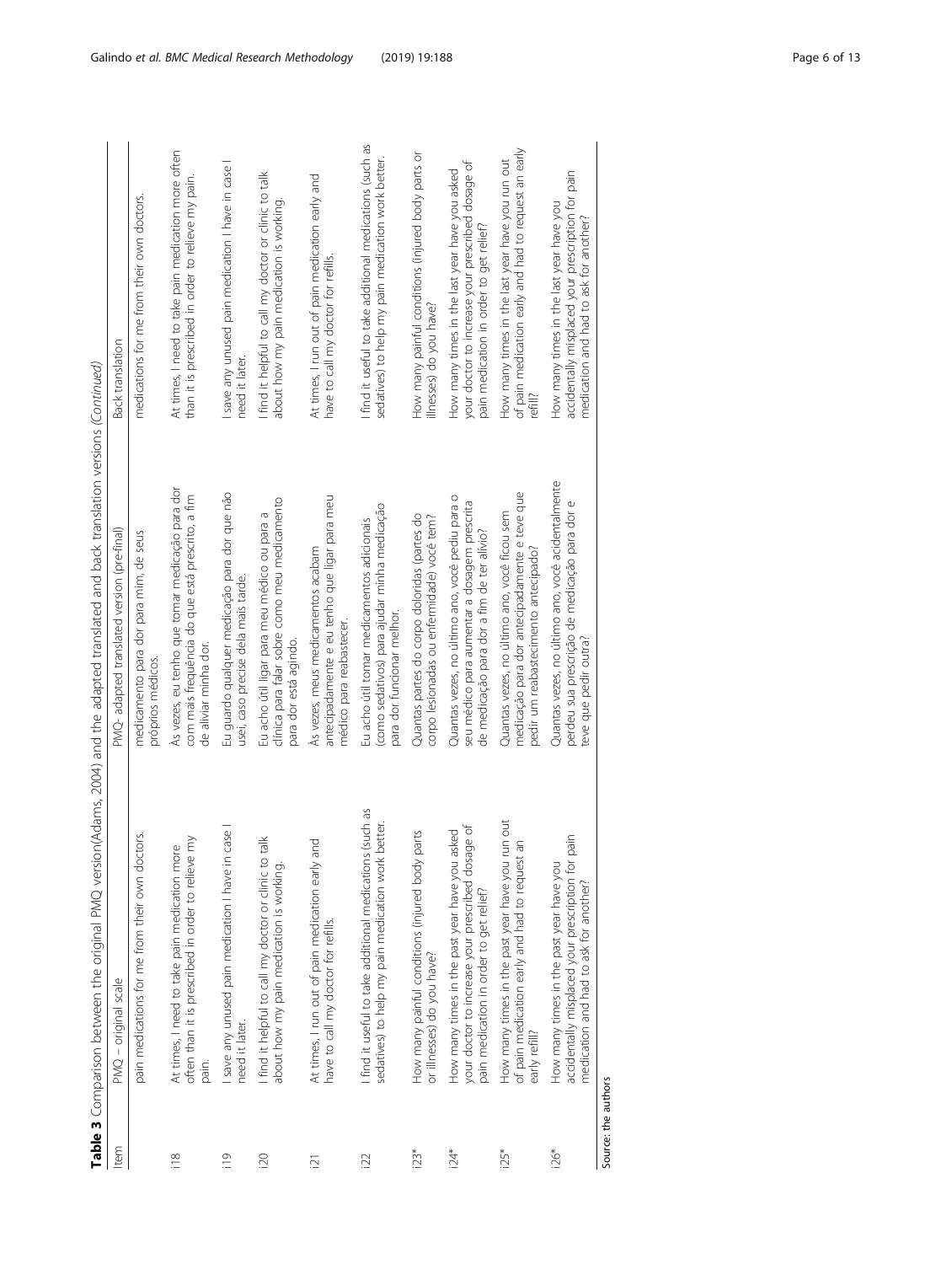– Item 8: It is important to me to try ways of managing my pain in addition to the medication (such as relaxation, biofeedback, physical therapy, TENS (transcutaneous nervous electrical stimulation) etc. [\[15\]](#page-12-0).

Internal consistency and reliability of the pre-final PMQ instrument were checked by Cronbach's alpha, and values higher than 0.700 are acceptable [\[25,](#page-12-0) [26](#page-12-0)]. The intensity of the correlation between the items of a measuring instrument can be determined if this coefficient increases after eliminating an item from the instrument. If this occurs, it can be assumed that the item is not highly correlated with the others on the scale.

On the other hand, if the coefficient decreases it can be inferred that the item is highly correlated with the other items on the scale. Thus, Cronbach's alpha determines whether the scale is actually reliable, since it assesses how each item reflects its reliability.

Cronbach's alpha was initially assessed for the 26 items, obtaining a coefficient of The total scores ranged from 26 to 70, with an average of 43.35, standard deviation of 10.46 and median of 40.50. According to the author's suggestion and technical analysis, items 5, 6 and 8 were excluded from the instrument and the scores of items 1 and 2 were inverted. The Cronbach's alpha value obtained for the other 23 items was 0.705, considered acceptable in the initial study phase of a new instrument, with gains of around 15%. The total scores of the 23 items varied between 17 and 62, with an average of 34.63, standard deviation of 10.71 and median of 34.

The alpha values were assessed by excluding each item in order to identify possible flaws in the internal consistency of the instrument. Gains were observed for each item, as shown in Table [4](#page-7-0), with the minimum obtained for item 2 (11.50%) and maximum for item 1 (19.50%). The average increase for the 23 items was 15.10%, demonstrating that the exclusion of items 5, 6 and 8 produced satisfactory results. Moreover, Spearman's correlation coefficient was calculated to determine the influence of each item on the internal consistency of the PMQ items, varying from  $-0.132$  to 0.802 (Table [4\)](#page-7-0).

#### Results

## PMQ items

Table [5](#page-8-0) contains 26 PMQ items, underscoring the percentages of a number of the answers. Only 17.50% totally disagreed with item i2 ("My doctor spends enough time talking to me about my pain medication during appointments".)

In item i6, 62.50% agreed with "I have clear preferences about the type of pain medication I need", revealing a strong inclination for certain medications, as well as in i3, where 57.50% agreed with "I believe I would feel better with a higher dosage of my pain medication", expressing dissatisfaction with the prescribed dosage, and reinforcing the answers of item i1 ("I believe I am receiving enough medication to relieve my pain"), where 42.50% of the target population totally disagreed. All the participants go to the emergency service to treat their pain.

A little over half (57.50%) agreed, at varying intensities, with i11 ("My pain medication makes it hard for me to think clearly sometimes"). Nearly all the sample (90%) agreed, at different intensities, with i13 ("My pain medication makes me nauseated and constipated sometimes").

However, in i24 ("How many times in the last year have you asked your doctor to increase your prescribed dosage of pain medication in order to get relief?"), 60% of the target population denied having done so.

Most (67.50%) disagreed with item i7 ("Family members seem to think that I may be too dependent on my pain medication"), implying a low score. Similarly, most of the subjects (67.50%) denied i16 ("At times, I think I may be too dependent on my pain medication"). In item i8 ("It is important to me to try ways of managing my pain in addition to the medication, such as relaxation, biofeedback, physical therapy, use of TENS (transcutaneous electrical nervous stimulation), etc"), there was 70% agreement in accepting other forms of pain management, such as adjuvant therapy. In i5, the majority agreed, at different intensities, with the statement "I wouldn't mind quitting my current pain medication and trying a new one, if my doctor recommends it", and only 30% totally disagreed.

Most (90%) denied item i9 ("At times, I take pain medication when I feel anxious and sad, or when I need help sleeping"), i10 ("At times, I drink alcohol to help control my pain") (92.50%), and i17 (To help me out, family members have obtained pain medications for me from their own doctors") (77.50%).

In item i19 ("I save my unused pain medication I have in case I need it later") 87.50% answered always, in order to store medications, which is reinforced by item i4, where many agreed, at varying intensities, that in the past they experienced difficulty obtaining the medication they needed from their doctor and a minority disagreed (17.50%) with this fact.

Also reinforcing these statements, 75% confirmed, at different intensities, item i15 ("I get medication from more than one doctor in order to have enough medication for my pain".) Item i20 ("I find it helpful to call my doctor or clinic to talk about how my pain medication is working") was denied by 70%. Item i21 ("At times, I run out of pain medication early and have to call my doctor for refills") was denied by 52.50%, although 20% called infrequently, 10% at times, 5% frequently and 12.50% always called asking for more medication, not demonstrating excessive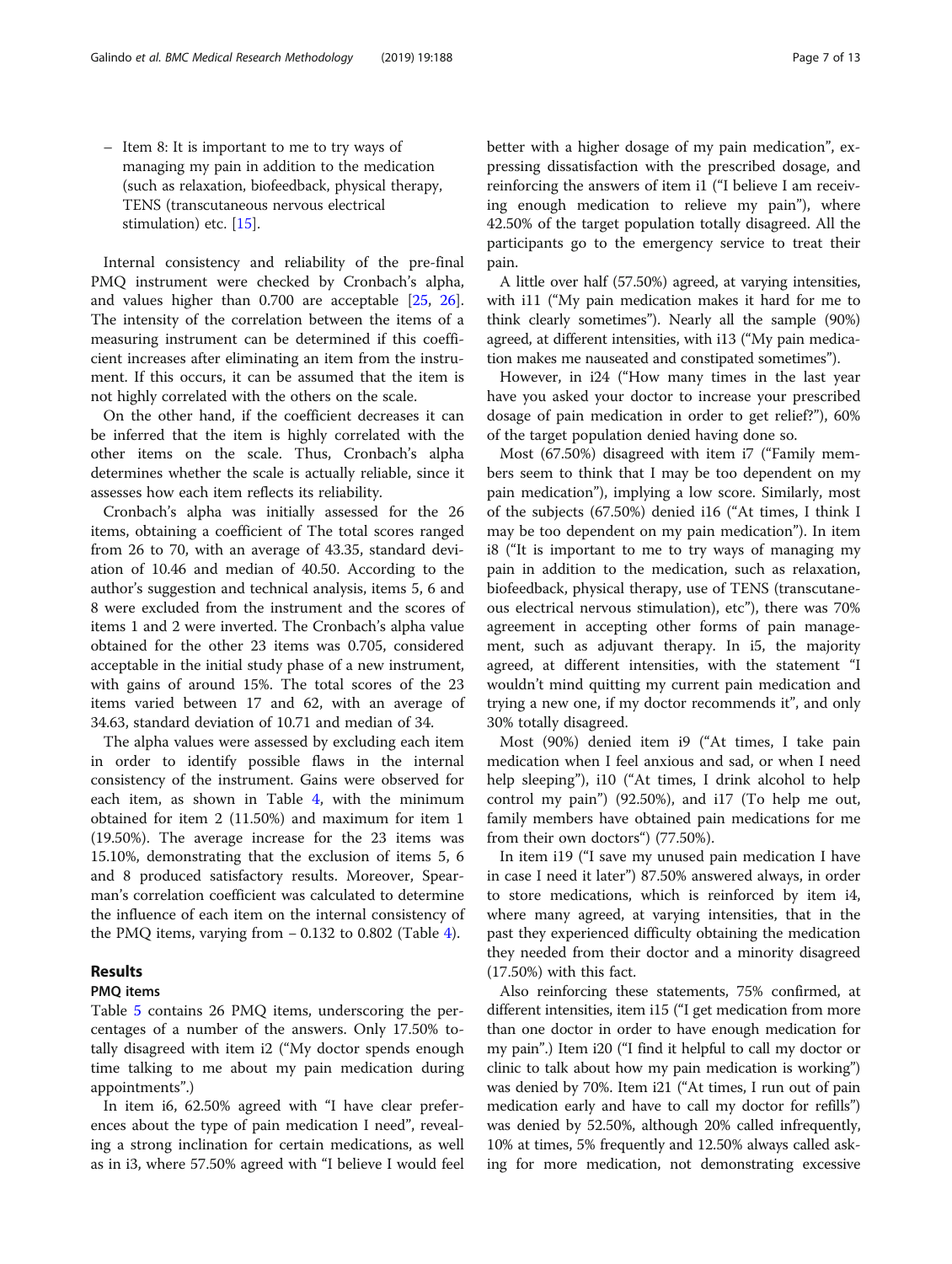## <span id="page-7-0"></span>Table 4 Spearman's correlation and Cronbach's alpha of each item with the PMQ score (between the 23 and 26 items)

| Items                                                                                                                                                | Correlation (23)     | Alpha if the item<br>was not detected<br>(26) | Alpha if the item<br>was detected (23) | Increase<br>(9/6) |
|------------------------------------------------------------------------------------------------------------------------------------------------------|----------------------|-----------------------------------------------|----------------------------------------|-------------------|
| P1 - I believe I am receiving enough medication to relieve<br>my pain. <sup>b</sup>                                                                  | 0.802 <sup>a</sup>   | 0.516                                         | 0.641                                  | 19.50%            |
| P2 - My doctor spends enough time talking to me about<br>my pain medication during appointments. <sup>t</sup>                                        | $-0.072$             | 0.651                                         | 0.736                                  | 11.55%            |
| P3 - I believe I would feel better with a higher dosage of<br>my pain medication.                                                                    | 0.653 <sup>a</sup>   | 0.576                                         | 0.687                                  | 16.16%            |
| P4 - In the past, I have had some difficulty getting the<br>medication I need from my doctor(s).                                                     | $0.348$ <sup>a</sup> | 0.615                                         | 0.717                                  | 14.23%            |
| P7 -Family members seem to think that I may be too<br>dependent on my pain medication.                                                               | $0.485^{\circ}$      | 0.581                                         | 0.686                                  | 15.31%            |
| P9 - At times, I take pain medication when I feel anxious<br>and sad, or when I need help sleeping.                                                  | 0.370 <sup>a</sup>   | 0.585                                         | 0.69                                   | 15.22%            |
| P10 – At times, I drink alcohol to help control my pain.                                                                                             | 0.284                | 0.605                                         | 0.703                                  | 13.94%            |
| P11 - My pain medication makes it hard for me to think<br>clearly sometimes.                                                                         | 0.308                | 0.597                                         | 0.693                                  | 13.85%            |
| $P12 - I$ find it necessary to go to the emergency room to<br>get treatment for my pain.                                                             | 0.586 <sup>a</sup>   | 0.582                                         | 0.685                                  | 15.04%            |
| P13 - My pain medication makes me nauseated and<br>constipated sometimes.                                                                            | 0.1                  | 0.627                                         | 0.719                                  | 12.80%            |
| P14 - At times, I need to borrow pain medication from<br>friends or family to get relief.                                                            | $0.387$ <sup>a</sup> | 0.582                                         | 0.686                                  | 15.16%            |
| P15 – I get pain medication from more than one doctor in<br>order to have enough medication for my pain.                                             | $0.534$ <sup>a</sup> | 0.581                                         | 0.687                                  | 15.43%            |
| P16 - At times, I think I may be too dependent on my pain<br>medication.                                                                             | $0.434$ <sup>a</sup> | 0.578                                         | 0.687                                  | 15.87%            |
| P17 – To help me out, family members have obtained pain<br>medications for me from their own doctors.                                                | 0.443 <sup>a</sup>   | 0.581                                         | 0.687                                  | 15.43%            |
| P18 - At times, I need to take pain medication more often<br>than it is prescribed in order to relieve my pain.                                      | $0.492$ <sup>a</sup> | 0.557                                         | 0.672                                  | 17.11%            |
| P19 - I save my unused pain medication I have in case I<br>need it later.                                                                            | $-0.132$             | 0.629                                         | 0.723                                  | 13.00%            |
| P20 - I find it helpful to call my doctor or clinic to talk<br>about how my pain medication is working.                                              | 0.177                | 0.598                                         | 0.702                                  | 14.81%            |
| P21 – At times, I run out of pain medication early and have<br>to call my doctor for refills.                                                        | $0.566^{\circ}$      | 0.568                                         | 0.679                                  | 16.35%            |
| P22 - I find it useful to take additional medications (such<br>as sedatives) to help my pain medication work better.                                 | 0.142                | 0.602                                         | 0.713                                  | 15.57%            |
| P23 - How many painful conditions (injured body parts or<br>illnesses) do you have?                                                                  | 0.075                | 0.623                                         | 0.721                                  | 13.59%            |
| P24 - How many times in the past year have you asked<br>your doctor to increase your prescribed dosage of pain<br>medication in order to get relief? | 0.326 <sup>a</sup>   | 0.594                                         | 0.699                                  | 15.02%            |
| P25 - How many times in the past year have you run out<br>of pain medication early and had to request an early refill?                               | 0.623 <sup>a</sup>   | 0.549                                         | 0.666                                  | 17.57%            |
| P26 - How many times in the past year have you<br>accidentally misplaced your prescription for pain<br>medication and had to ask for another?        | 0.418 <sup>a</sup>   | 0.59                                          | 0.692                                  | 14.74%            |

Source: the authors <sup>a</sup>Statistically different from zero<br><sup>b</sup>The scale scores were inverted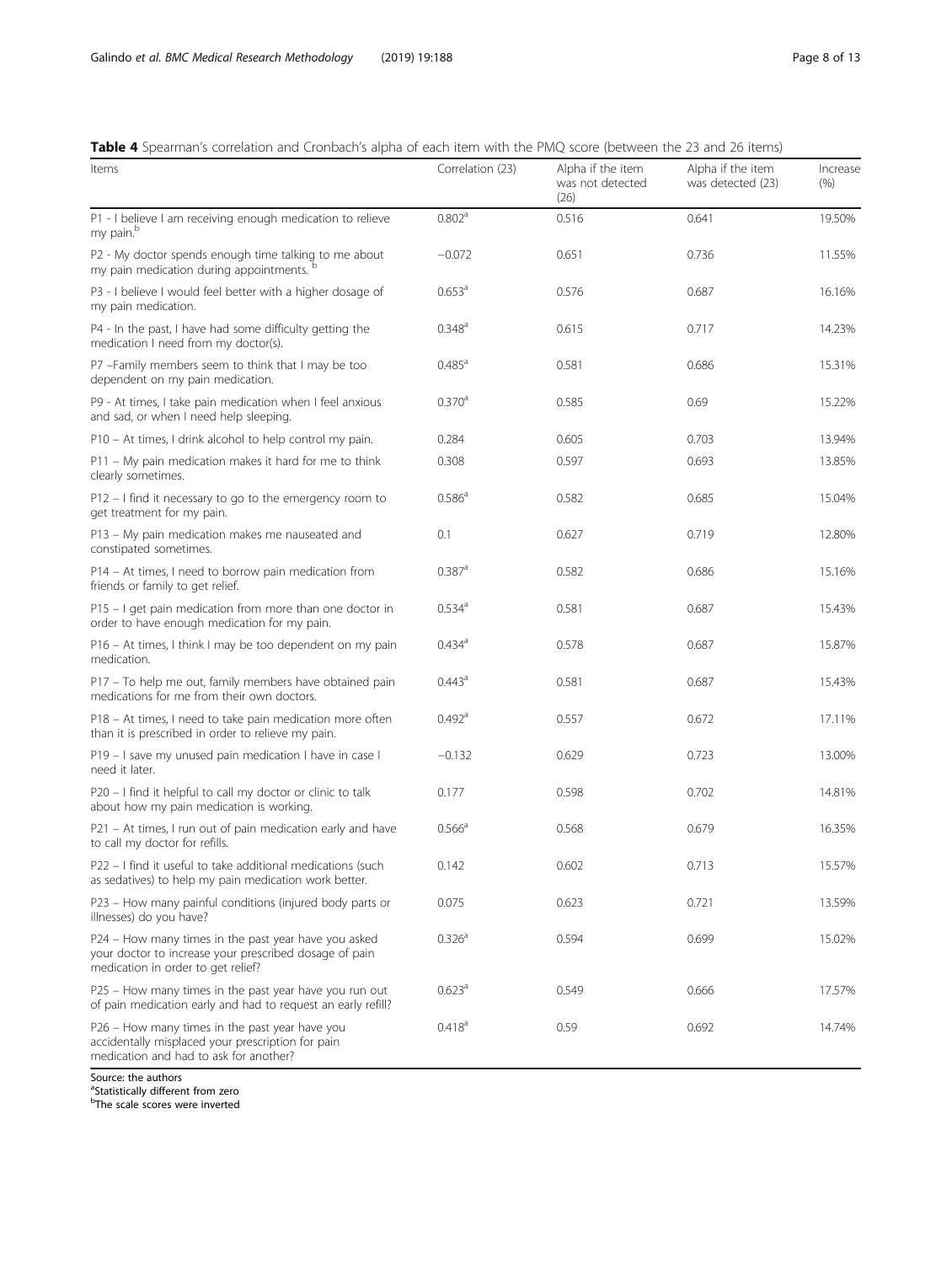A large number of different agreement levels (70%) can be observed for item i22 ("I find it useful to take additional medications, such as sedatives, to help my pain medication work better"). In i23 ("How many painful conditions (injured body parts or illnesses) do you have?"), 32.50% answered having 3 painful body parts.

## Sociodemographic and clinical aspects

In Table [6,](#page-9-0) the sociodemographic questionnaire shows that the pre-final sample was composed of 62.50% women and 37.50% men, most (67.50%) from the emergency sector and the outpatient facility (32.50%), with an age range between 18 and 53 years, average of 31.03 years, standard deviation of 8.89 years and median of 29 years, and a predominance of brown-skinned individuals (50%) and blacks (45%), 30% with incomplete elementary schooling and 35% unemployed.

According to the PMQ, the percentage of low risk individuals was higher in the outpatient than the emergency group (53.80%  $\times$  18.50%), while the percentage at medium and high risk was larger in the emergency group (59.30%  $\times$  30.80% with an average risk and 22.20%  $\times$  15.40% with high risk). However, the association was not significant  $(p>0.05)$ , because some emergency patients have a history of more frequent visits to the emergency service in search of pain medication compared to outpatients.

The 18–29 age range included 57.10% in the mediumrisk group and 60% of the men and 44%% of the women were at medium risk, with blacks (61.10%) and those with secondary schooling (66.70%) predominating (Table 5). In the high-risk group 66.70% are represented by students, with a significant association  $(p<0.05)$ .

Table [7](#page-10-0) presents the sociodemographic variables related to the clinical picture of the patients with sickle cell anemia, classified according to the PMQ, demonstrating that most of the respondents from the prefinal sample  $(n = 33)$  reported feeling sad, depressed, dispirited or unable to experience pleasure, even from activities usually found enjoyable, with 48.50% obtaining significant scores on the PMQ. These individuals were classified as medium-risk, as were 43.30% of respondents ( $n = 30$ ) who felt nervous, tense, unable to relax, worried or agitated.

## Score for risk of opioid abuse in people with heterogeneous chronic pain

According to the PMQ, 50% of the pre-final sample was classified as being at medium risk of opioid abuse and 20% at high/very high risk. There was a significant difference in the PMQ score between medium risk and very low/low and very high risk (Table [8\)](#page-10-0).

<span id="page-8-0"></span>Table 5 Results of PMQ items, according to the pre-final sample. Recife-Pernambuco, Brazil, 2015–2017

Item Answer

|                 | 0              |       | $\mathbf{1}$             |                          | $\overline{2}$ |                   | 3              |       | 4              |       |
|-----------------|----------------|-------|--------------------------|--------------------------|----------------|-------------------|----------------|-------|----------------|-------|
|                 | n              | $%$ a | n                        | %                        | n              | %                 | N              | %     | n              | %     |
| P1              | 17             | 42.50 | $\overline{\phantom{0}}$ | $\overline{\phantom{0}}$ | -              | $\qquad \qquad =$ | 3              | 7.50  | 20             | 50.00 |
| P <sub>2</sub>  | 7              | 17.50 | $\overline{2}$           | 5.00                     | -              |                   | 14             | 35.00 | 17             | 42.50 |
| P3              | 5              | 12.50 | 1                        | 2.50                     |                |                   | 11             | 27.50 | 23             | 57.50 |
| P <sub>4</sub>  | $\overline{7}$ | 17.50 | 3                        | 7.50                     | -              |                   | 12             | 30.00 | 18             | 45.00 |
| P <sub>5</sub>  | 12             | 30.00 | 1                        | 2.50                     | $\overline{2}$ | 5.00              | 5              | 12.50 | 20             | 50.00 |
| P6              | 11             | 27.50 | -                        | -                        | -              |                   | 4              | 10.00 | 25             | 62.50 |
| P7              | 27             | 67.50 | -                        |                          | $\overline{2}$ | 5.00              | 4              | 10.00 | 7              | 17.50 |
| P8              | 5              | 12.50 | -                        |                          | -              |                   | 7              | 17.50 | 28             | 70.00 |
| P9              | 36             | 90.00 | 1                        | 2.50                     | $\overline{2}$ | 5.00              |                |       | 1              | 2.50  |
| P10             | 37             | 92.50 | 3                        | 7.50                     |                |                   |                |       |                |       |
| P11             | 17             | 42.50 | 6                        | 15.00                    | 7              | 17.50             | $\mathbf{1}$   | 2.50  | 9              | 22.50 |
| P12             | -              |       | 3                        | 7.50                     | 18             | 45.00             | 13             | 32.50 | 6              | 15.00 |
| P13             | $\overline{4}$ | 10.00 | 7                        | 17.50                    | 18             | 45.00             | 4              | 10.00 | 7              | 17.50 |
| P14             | 19             | 47.50 | $\overline{4}$           | 10.00                    | 10             | 25.00             | 6              | 15.00 | 1              | 2.50  |
| P15             | 10             | 25.00 | 8                        | 20.00                    | 16             | 40.00             | 3              | 7.50  | 3              | 7.50  |
| P16             | 27             | 67.50 | $\overline{2}$           | 5.00                     |                |                   | 5              | 12.50 | 6              | 15.00 |
| P17             | 31             | 77.50 | $\overline{4}$           | 10.00                    |                |                   | 3              | 7.50  | $\overline{2}$ | 5.00  |
| P18             | 15             | 37.50 | 9                        | 22.50                    | 10             | 25.00             | $\overline{2}$ | 5.00  | $\overline{4}$ | 10.00 |
| P19             | $\mathbf{1}$   | 2.50  | -                        |                          | $\overline{2}$ | 5.00              | 2              | 5.00  | 35             | 87.50 |
| P20             | 28             | 70.00 | 8                        | 20.00                    | 1              | 2.50              | -              |       | 3              | 7.50  |
| P21             | 21             | 52.50 | 8                        | 20.00                    | $\overline{4}$ | 10.00             | 2              | 5.00  | 5              | 12.50 |
| P22             | 12             | 30.00 | -                        |                          | 19             | 47.50             | 3              | 7.50  | 6              | 15.00 |
| P23             | 6              | 15.00 | 7                        | 17.50                    | 13             | 32.50             | 6              | 15.00 | 8              | 20.00 |
| P24             | 24             | 60.00 | 7                        | 17.50                    | 5              | 12.50             | 1              | 2.50  | 3              | 7.50  |
| P <sub>25</sub> | 14             | 35.00 | 6                        | 15.00                    | 8              | 20.00             | 9              | 22.50 | 3              | 7.50  |
| P <sub>26</sub> | 27             | 67.50 | 10                       | 25.00                    | $\overline{2}$ | 5.00              |                |       | 1              | 2.50  |

Source: the authors

<sup>a</sup> The percentages were obtained based on the answers of the 40 participants

focus when speaking about their pain medication. A little over half (52.50%) confirmed, at varying intensities, item i14 ("At times, I need to borrow pain medication from friends or family to get relief".)

Also related to obtaining pain medication, 62.50% confirmed i18 ("At times, I need to take pain medication more often than it is prescribed in order to relieve my pain") at different intensities. By contrast, in i25 ("How many times in the past year have you run out of pain medication early and had to request an early refill?"), only 35% denied and the rest confirmed running out of medication early and asking for refills at varying frequencies. In item i26 ("How many times in the past year have you accidentally misplaced your prescription for pain medication and had to ask for another?"), 67.50% denied doing so.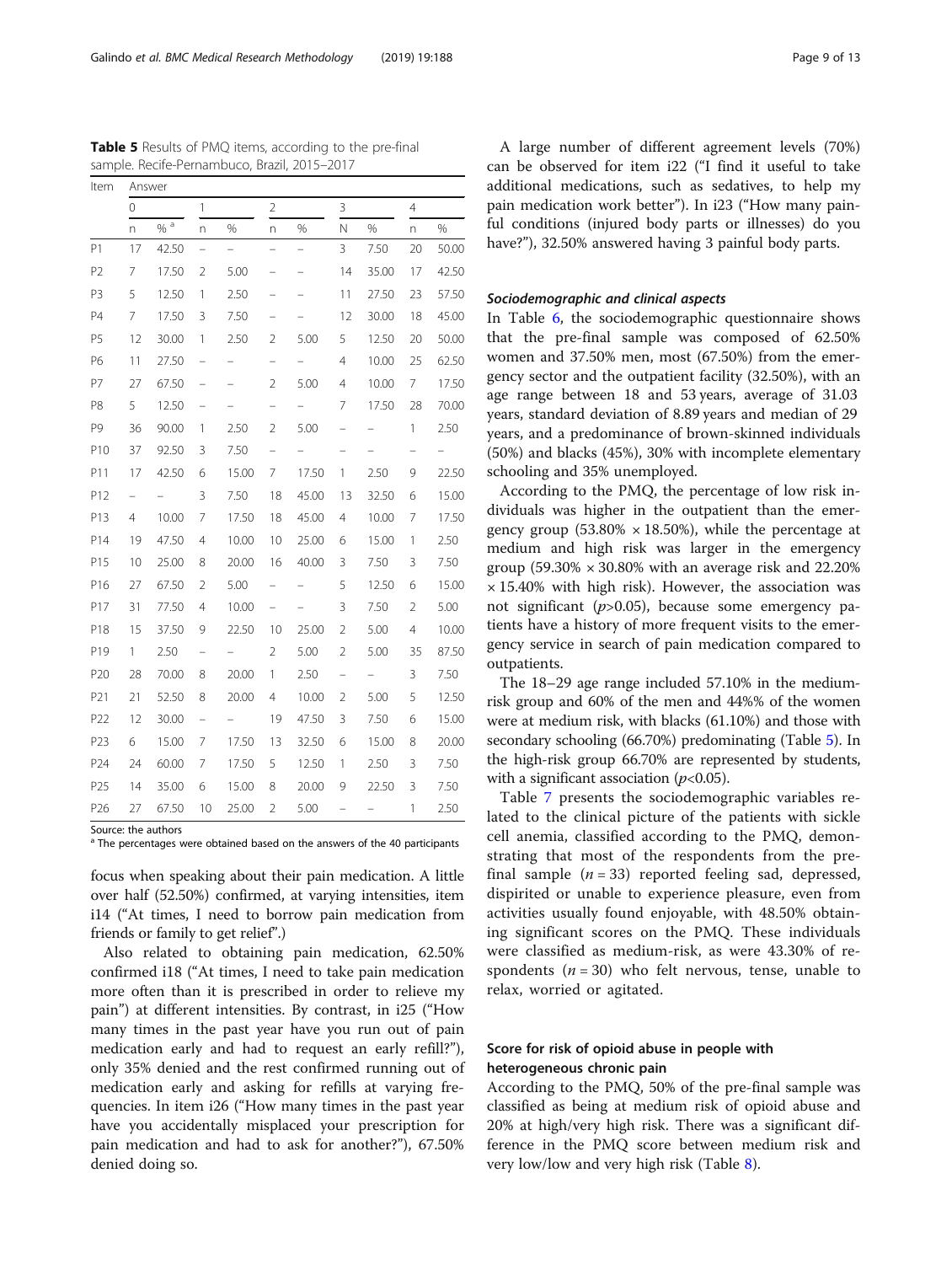| Variable                                             | PMQ classification | $p$ -value |                          |                          |                |                   |                             |
|------------------------------------------------------|--------------------|------------|--------------------------|--------------------------|----------------|-------------------|-----------------------------|
|                                                      | Low                |            | Medium                   |                          | High           |                   |                             |
|                                                      | $\hbox{N}$         | $\%$       | n                        | $\%$                     | $\mathbb N$    | $\%$              |                             |
| HEMOPE (Blood Center of Pernambuco)/emergency sector | 5                  | 18.50      | 16                       | 59.30                    | 6              | 22.20             | $p^{\rm b} = 0.105$         |
| Outpatient                                           | $\overline{7}$     | 53.80      | $\overline{4}$           | 30.80                    | $\overline{2}$ | 15.40             |                             |
| Age range (years)                                    |                    |            |                          |                          |                |                   | $p^{\rm b}$ = 0.346         |
| 18 to 29                                             | $\overline{4}$     | 19.00      | 12                       | 57.10                    | 5              | 23.80             |                             |
| 30 to 53                                             | 8                  | 42.10      | 8                        | 42.10                    | 3              | 15.80             |                             |
| Sex                                                  |                    |            |                          |                          |                |                   | $p^{\rm b}$ = 0.691         |
| Male                                                 | $\overline{4}$     | 26.70      | 9                        | 60.00                    | $\sqrt{2}$     | 13.30             |                             |
| Female                                               | 8                  | 32.00      | 11                       | 44.00                    | 6              | 24.00             |                             |
| Color                                                |                    |            |                          |                          |                |                   | $p^{\rm b}$ = 0.229         |
| White                                                | $\overline{0}$     | 0.00       | $\mathbf{1}$             | 50.00                    | $\mathbf{1}$   | 50.00             |                             |
| Black                                                | 3                  | 16.70      | 11                       | 61.10                    | $\overline{4}$ | 22.20             |                             |
| <b>Brown</b>                                         | 9                  | 45.00      | $\,8\,$                  | 40.00                    | 3              | 15.00             |                             |
| Marital status                                       |                    |            |                          |                          |                |                   | $p^{\rm b}$ = 0.206         |
| Married/common law                                   | 6                  | 54.50      | $\overline{4}$           | 36.40                    | $\mathbf{1}$   | 9.10              |                             |
| Single                                               | $\overline{4}$     | 19.00      | 13                       | 61.90                    | $\overline{4}$ | 19.00             |                             |
| Separated/divorced                                   | $\overline{2}$     | 25.00      | 3                        | 37.50                    | 3              | 37.50             |                             |
| Schooling                                            |                    |            |                          |                          |                |                   | $p^{\rm b} = 0.391$         |
| Incomplete elementary                                | 6                  | 50.00      | $\overline{4}$           | 33.30                    | $\overline{2}$ | 16.70             |                             |
| Elementary                                           | $\sqrt{2}$         | 15.40      | $\overline{7}$           | 53.80                    | $\overline{4}$ | 30.80             |                             |
| Secondary                                            | 3                  | 25.00      | $\,8\,$                  | 66.70                    | $\mathbf{1}$   | 8.30              |                             |
| University                                           | $\mathbf{1}$       | 33.30      | $\mathbf{1}$             | 33.30                    | $\mathbf{1}$   | 33.30             |                             |
| Occupation                                           |                    |            |                          |                          |                |                   | $p^{\rm b} = 0.025^{\rm a}$ |
| Student                                              | ÷                  | ÷          | $\mathbf{1}$             | 33.30                    | $\overline{2}$ | 66.70             |                             |
| Casual labor                                         | $\overline{4}$     | 57.10      | $\overline{2}$           | 28.60                    | $\mathbf{1}$   | 14.30             |                             |
| Unemployed                                           | $\mathsf 3$        | 21.40      | $\,8\,$                  | 57.10                    | 3              | 21.40             |                             |
| Formally employed                                    | $\overline{2}$     | 66.70      |                          | $\overline{\phantom{0}}$ | $\mathbf{1}$   | 33.30             |                             |
| Homemaker                                            | $\overline{2}$     | 100.00     | $\overline{\phantom{0}}$ |                          |                | $\qquad \qquad -$ |                             |
| Others                                               | $\mathbf{1}$       | 9.10       | 9                        | 81.80                    | $\mathbf{1}$   | 9.10              |                             |
| Current religion                                     |                    |            |                          |                          |                |                   | $p^{\rm b} = 0.825$         |
| Catholic                                             | $\overline{2}$     | 20.0       | 6                        | 60.00                    | $\overline{2}$ | 20.00             |                             |
| Evangelical                                          | 9                  | 39.1       | $\mathsf{G}$             | 39.10                    | 5              | 21.70             |                             |
| None                                                 | $\mathbf{1}$       | 20.0       | 3                        | 60.00                    | $\mathbf{1}$   | 20.00             |                             |
| Others                                               | $\overline{0}$     | 0.0        | $\overline{2}$           | 100.00                   | $\mathbf 0$    | 0.00              |                             |

<span id="page-9-0"></span>Table 6 Sociodemographic characteristics of the pre-final sample correlated with the PMQ. Recife- Pernambuco, Brazil, 2015–2017

Source: the others

<sup>a</sup> Significant association at 5%

**b** Fisher Exact test

## **Discussion**

## Cross-cultural adaptation and face validity

Assessment of conceptual equivalence and the items showed that the PMQ is a trustworthy and practical instrument for application in sickle cell anemia patients suffering from chronic pain and using opioids in Brazil, which prompted the decision to proceed with its

translation and cultural adaptation. Semantic assessment by the target population followed literature recommendations with respect to schooling levels, demonstrating that the items were understood by all members at whom the instrument is aimed [\[27](#page-12-0), [28](#page-12-0)]. The cross-cultural adaptation of the PMQ exhibited face and content validity characteristics similar to those reported by [[19\]](#page-12-0).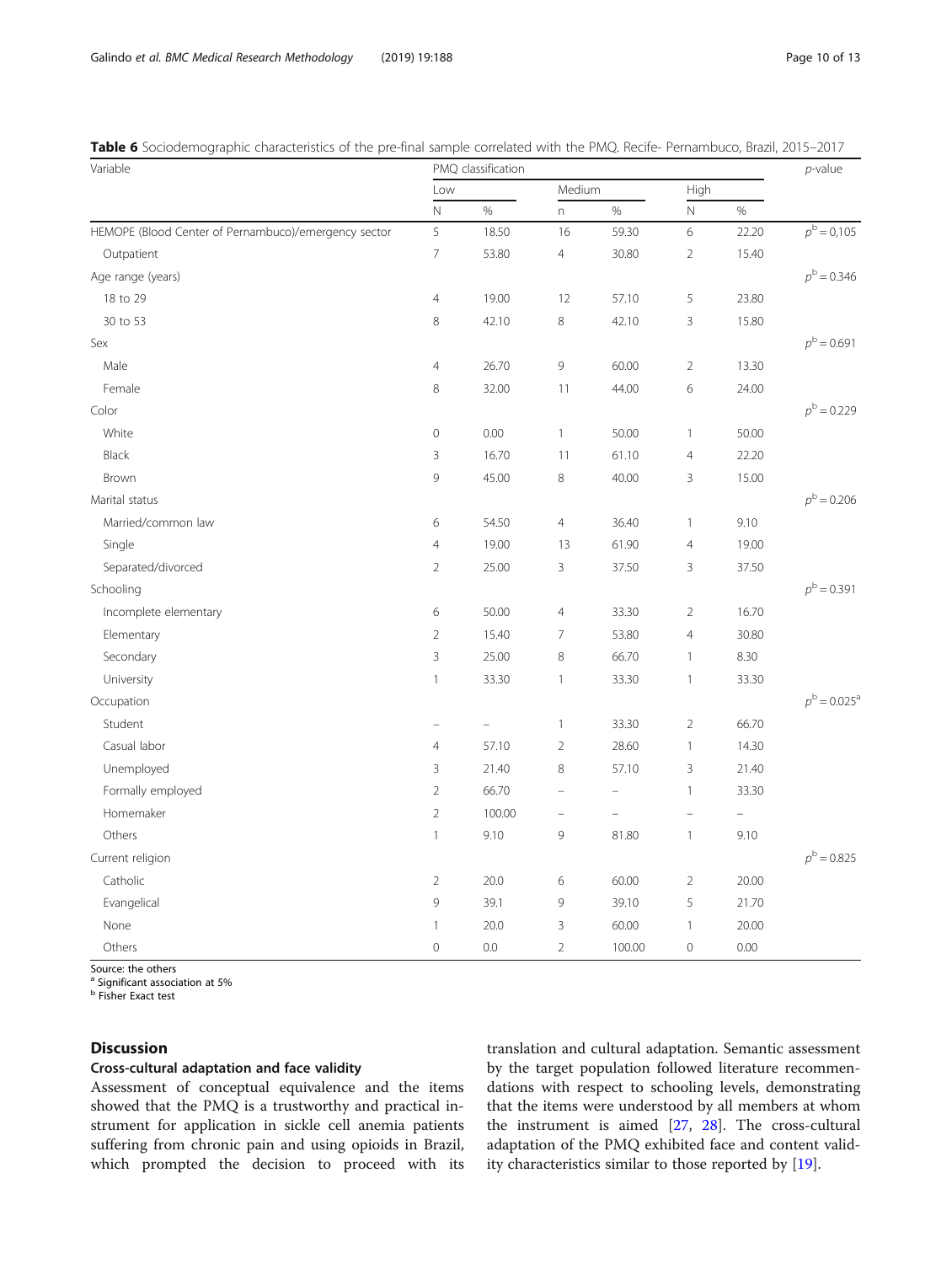<span id="page-10-0"></span>

| <b>Table 7</b> Assessment of PMQ classification according to the |
|------------------------------------------------------------------|
| sociodemographic variables related to clinical picture. Recife-  |
| Pernambuco, Brazil, 2015-2017                                    |

| Variable         | PMQ classification | $p$ -value |    |        |          |       |               |  |
|------------------|--------------------|------------|----|--------|----------|-------|---------------|--|
|                  | Low                |            |    | Medium |          | High  |               |  |
|                  | N                  | %          | Ν  | %      | N        | %     |               |  |
| P20 <sup>b</sup> |                    |            |    |        |          |       | $p^a = 0.412$ |  |
| Yes              | 9                  | 27.30      | 16 | 48.50  | 8        | 24.20 |               |  |
| No               | 3                  | 42.90      | 4  | 57.10  |          |       |               |  |
| P21 <sup>c</sup> |                    |            |    |        |          |       | $p^a = 0.150$ |  |
| Yes              | 9                  | 30.00      | 13 | 43.30  | 8        | 26.70 |               |  |
| No               | 3                  | 30.00      | 7  | 70.00  | $\Omega$ | 0.00  |               |  |
| P23 <sup>d</sup> |                    |            |    |        |          |       | $p^a = 0.132$ |  |
| SBP              | 3                  | 60.00      | 1  | 20.00  | 1        | 20.00 |               |  |
| Leg ulcers       | 0                  | 0.00       | 6  | 85.70  | 1        | 14.30 |               |  |
| Unknown          | 9                  | 32.10      | 13 | 46.40  | 6        | 21.40 |               |  |
| P24 <sup>e</sup> |                    |            |    |        |          |       | $p^a = 0.366$ |  |
| Yes              | 4                  | 25.00      | 7  | 43.80  | 5        | 31.30 |               |  |
| No               | 8                  | 33.30      | 13 | 54.20  | 3        | 12.50 |               |  |

Source: the authors

<sup>a</sup>Fisher Exact test

<sup>b</sup>"P20 – In the last two weeks (including today) have you felt troubled most of the day, because you were sad, depressed, dispirited or unable to experience pleasure, even from activities usually found enjoyable?"

 $C''P21$  – In the last two weeks (including today) have you felt nervous, tense, unable to relax, worried or agitated?"

<sup>d</sup>"P23 – Besides sickle cell anemia, have you had any other disease?"

e"P24 - Does anyone else in the family have sickle cell anemia?"

## Sociodemographic characteristics

The sociodemographic characteristics of the pre-final sample in this study on the PMQ were similar to those of other investigations of patients with sickle cell anemia, highlighting the prevalence of single women, low schooling levels, poor physical condition and associated diseases. This corroborates the studies of [\[29\]](#page-12-0) and [\[30\]](#page-12-0), revealing a significant effect on a number of phases of life [\[3](#page-12-0), [31](#page-12-0)–[33](#page-12-0)]. There were no significant differences in age and sex for PMQ scores, similarly to that observed by [\[19](#page-12-0)].

The clinical questionnaire's results showed behavioral changes related to mood disorders in a large number of patients with sickle cell anemia, demonstrating a correlation between opioid dependence and these disorders

Table 8 PMQ classification according to the pre-final sample. Recife- Pernambuco, Brazil, 2015–2017

| PMQ classification (23 questions) | n  | $\%$   |
|-----------------------------------|----|--------|
| Very low / Low                    | 12 | 30.00  |
| Medium                            | 20 | 50.00  |
| High/Very High                    | 8  | 20.00  |
| TOTAI                             | 40 | 100.00 |
| $\sim$ $\sim$                     |    |        |

Source: the authors

[[34](#page-12-0)]. The literature reports that depression in clinical populations has been diagnosed in 5 to 10% of outpatients and 9 to 16% of hospitalized individuals [\[35](#page-12-0)]. Mood disorders in sickle cell anemia patients have been related to the chronic nature of the disease, unpredictable episodes, physical changes, delay in sexual maturation and restrictions imposed by the treatment [[36](#page-12-0)–[38\]](#page-12-0).

## PMQ

The results of this study showed that the participants frequently ask their doctors for a new prescription when their medication runs out early, or borrow drugs from family or friends, corroborating the study of [\[39](#page-12-0)]. Pre-prescription refills or increased doses may be much more related to the unpredictability of episodes of chronic and acute pain than to nonconformities [\[14](#page-12-0)–[17,](#page-12-0) [40\]](#page-12-0).

Opioid consumption in the study population demonstrated obsessive thinking processes and concentration problems [\[41,](#page-12-0) [42\]](#page-12-0), and that the sensation and perception of pain was different in each individual [[43\]](#page-12-0). The results indicated that the study population prefers to use opioids, and nearly half believed they were receiving an insufficient dosage to relieve their pain, similar to the findings of  $[40]$  $[40]$ . More frequent consumption of analgesics was associated with greater risk of inappropriate use [\[44](#page-12-0)].

It was observed that sickle cell patients, primarily users of opioids and benzodiazepines, often mixed sedatives and analgesics in order to increase the pain-killing effect, and that this combination may have negative consequences, as reported by [\[45](#page-12-0)].

9pt?>Some clinical symptoms related to the adverse effects of opioids, such as constipation and nausea, were similar to those found by  $[46]$  $[46]$ . Similarly, the unpredictable recurring vaso-occlusive crises experienced by sickle cell patients were associated with pain in various parts of the body, leading to hospitalization and low quality of life, as observed in other studies [[18,](#page-12-0) [47](#page-12-0), [48](#page-12-0)]. Moreover, insomnia in some patients was related to opioid abuse, probably due to the recurrence of chronic pain in this population [\[49](#page-12-0), [50](#page-12-0)].

The predictors of inappropriate opioid use in this study were similar to those of other investigations, such as disease, substance abuse and pain-related physical limitations [\[51](#page-12-0)–[53\]](#page-12-0). Leg ulcers in sickle cell patients increased pain, contributing to low quality of life [\[54](#page-12-0)], and are a medium/high risk factor for opioid abuse, according to the PMQ.

The findings demonstrate the complexity of opioid abuse and the importance of measuring it with a valid and reliable instrument. The association with many risk factors, such as sociodemographic characteristics, number of painful lesions, pain intensity, frequency of opioid use, substance intake, personality types and depressive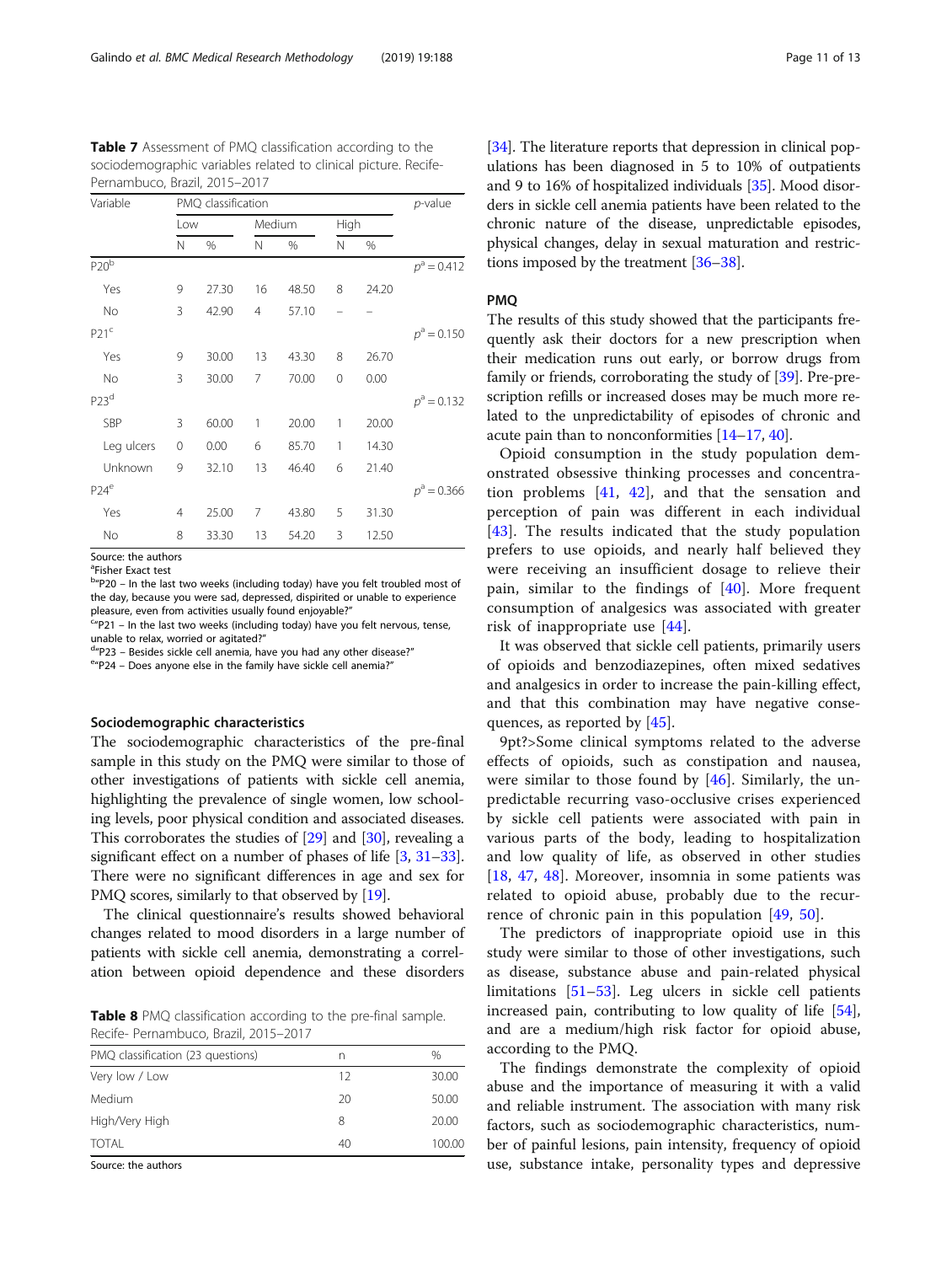<span id="page-11-0"></span>symptoms [[55](#page-12-0)] characterize people with high levels of pain and emotional suffering, as well as complex psycho-social histories [[50\]](#page-12-0).

#### Internal consistency

Internal reliability was considered adequate, evidenced by Cronbach's alpha coefficient (0.705), similar to the results of other studies on the PMQ [\[14](#page-12-0)–[18](#page-12-0), [44,](#page-12-0) [56](#page-12-0)].

#### Strength and limitations

This study adhered to a rigorous cross-cultural adaptation process [[19](#page-12-0)] that provided abundant data and details on the linguistic differences between the original version of the instrument and the one adapted for Brazil, producing scientific evidence confirming that the PMQ can be easily understood by Brazilians with sickle cell anemia.

The authors consider the small sample size (40 participants) a study limitation, despite the fact that it is considered adequate for the cross-cultural adaptation process [\[57](#page-12-0)].

## Conclusion

This we intend to exhibit the PMQ's cross-cultural adaptation results, in a satisfactory level, in terms of language clarity, practical relevance, theoretical relevance, semantic equivalence, idiomatic equivalence, experiential equivalence, conceptual equivalence and good internal consistency. Furthermore, there is a strong correlation between sickle cell anemia and the risk of opioid abuse, with a negative impact on the quality of life of the subjects assessed in Brazil.

The translation and cross-cultural adaptation of the PMQ instrument to Brazilian.

Portuguese is an initial step in implementing an instrument that assesses the risk of opioid abuse in people with heterogeneous chronic pain, fulfilling the need to individualize the treatment of chronic pain in each patient, improve health care quality and the knowledge of health professionals with respect to managing opioid use, plan interventions, monitor the risk of opioid abuse and evaluate the effectiveness of sickle cell anemia treatment in patients using opioids.

This study reinforces the need for constant vigilance of this behavior in patients afflicted by this hemoglobinopathy, and the subsequent use of the instrument by other Brazilian centers will be important to confirm its validity nationwide, considering Brazil's cultural diversity. It is important to underscore that the same research team will proceed with studies on the issue and that the article on the clinical validation of the PMQ is near completion.

## Additional file

[Additional file 1:](https://doi.org/10.1186/s12874-019-0821-x) Pain Medication Questionnaire Scale original version. (DOCX 967 kb)

#### Abbreviations

AI: Agreement Index; BT1: One Back translation; BT2: Second Back translation; CAAE: Certificate of Presentation for Ethical Appreciation; HbS: Hemoglobin S; HEMOPE: Blood Center of Pernambuco; IBM: International Business Machines; PMQ: Pain Medication Questionnaire; SPSS: Statistical Package for Social Science; T1: One translator; T12: Synthetized version of the instrument; T2: Second translator; TENS: Transcutaneous Electrical Nerve Stimulation

#### Acknowledgements

We thank Professor Rosana Christine Cavalcanti Ximenes for her scientific partnership.

Robert J. Gatchel and Michael Shaffer have conducted a validation study on 300,000 individuals in English of the revised PMQ (PMQ-r). It can only be used with their permission which can be obtained at: [michael.](mailto:michael.shaffer@usmedsci.com) [shaffer@usmedsci.com](mailto:michael.shaffer@usmedsci.com)

#### Authors' contributions

All of the authors meet at least one of the following criteria (recommended by the ICMJE: [http://www.icmje.org/ethical\\_1author.html\)](http://www.icmje.org/ethical_1author.html) and have agreed on the final version: SRG, SCV, MDCL performed substantial contributions to the study conception and design, acquisition of data, or analysis and interpretation of data, and critically revised the manuscript for important intellectual content; RJG, MHNM, TPSS, and EHSV critically revised the manuscript for important intellectual content. All authors read and approved the final manuscript.

#### Funding

No have funding.

#### Ethics approval and consent to participate

The study of the PMQ was approved by the Federal University of Pernambuco Human Research Ethics Committee, under CAAE 53015615.2.0000.5208, and protocol n°.1.651.685, in compliance with National Health Council Resolution no. 466, of December 12, 2012. All participants (patients with sickle cell anemia and specialists) gave their informed consent, and the author (Robert J. Gatchel) authorized the PMQ validation in Brazil. All study participants were invited and signed the Informed Consent Form.

#### Consent for publication

All study participants signed free and informed consent. They also agreed to publish the data Availability of data and material. If you would like to see the complete doctoral thesis data, contact the corresponding author at [sheilagalindo@hotmail.com.](mailto:sheilagalindo@hotmail.com)

#### Competing interests

The authors declare that they have no competing interests.

#### Author details

<sup>1</sup>Neuropsychiatry and Behavioral Sciences, Federal University of Pernambuco (UFPE), Av. João Cardoso Ayres, 480, Boa Viagem, Recife, Pernambuco, Brazil. <sup>2</sup>State University of Pernambuco, UPE, Recife, Pernambuco, Brazil. <sup>3</sup>University of Texas at Arlington, Arlington, USA. <sup>4</sup>Doctor Neuropsychiatry and Behavioral Sciences, Federal University of Pernambuco (UFPE), Recife, Pernambuco, Brazil. <sup>5</sup>Systems Engineering, UPE, Recife, Pernambuco, Brazil.<br><sup>6</sup>Neuroscionae, Neuropsychiates and Bohavieral Sciences, Eederal Universit <sup>6</sup>Neuroscience, Neuropsychiatry and Behavioral Sciences, Federal University of Paraíba (UFPB), João Pessoa, Paraíba, Brazil. <sup>7</sup>Psychiatry, Neuropsychiatry and Behavioral Sciences Graduate Program, UFPE, Recife, Pernambuco, Brazil.

#### Received: 15 April 2018 Accepted: 15 August 2019 Published online: 23 September 2019

#### References

1. Embury S. Sickle cell disease: basic principles and clinical practice. New York: Raven Press; 1994. p. 599–621.